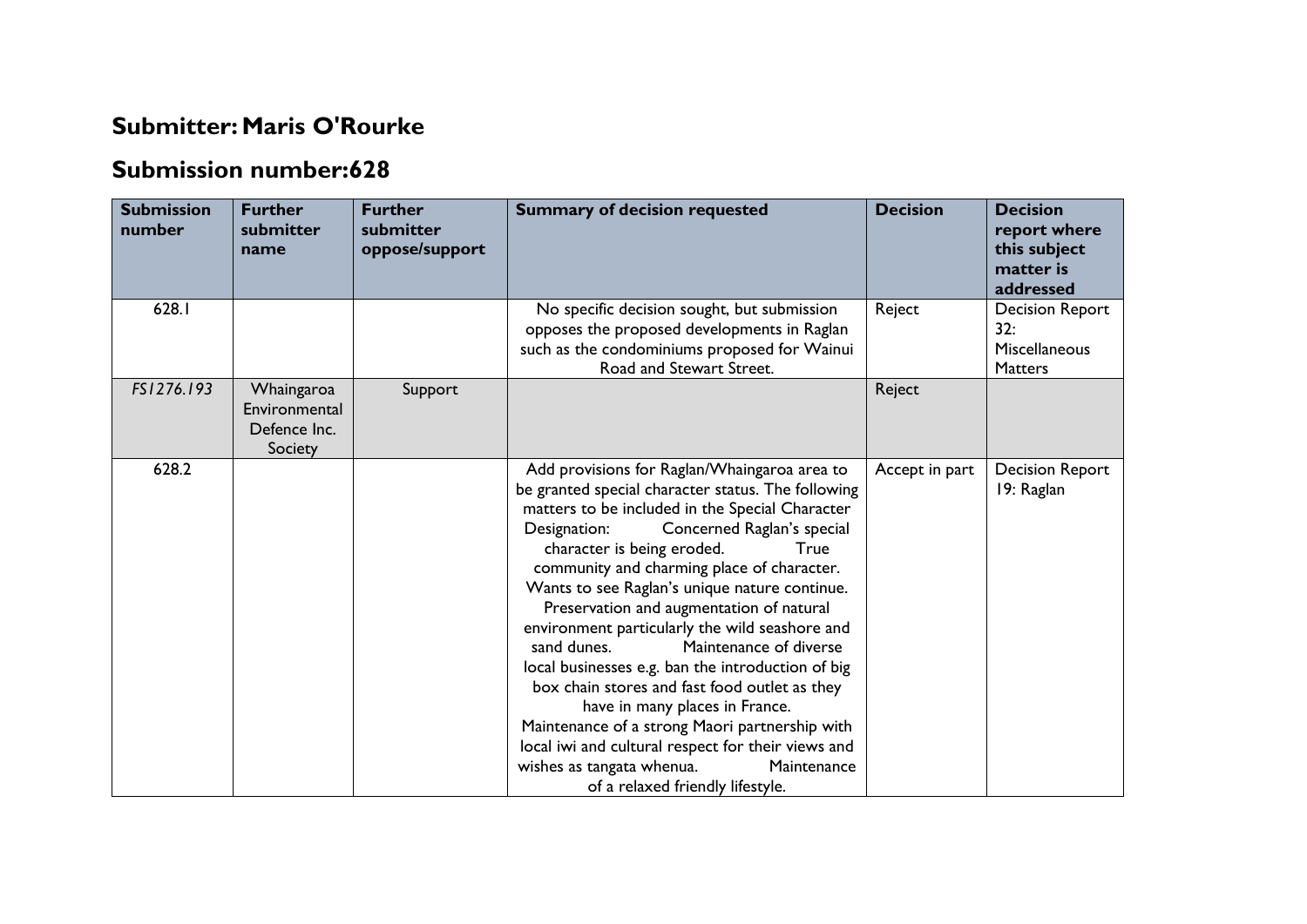| <b>Submission</b><br>number | <b>Further</b><br>submitter<br>name                    | <b>Further</b><br>submitter<br>oppose/support | <b>Summary of decision requested</b>                                                                                                                                                                                                                                                                                                                                                                                                                                                                                                                                                                                                                                                                                                                                                                                                                                                                                                                                                                                                                                                                                      | <b>Decision</b> | <b>Decision</b><br>report where<br>this subject<br>matter is<br>addressed |
|-----------------------------|--------------------------------------------------------|-----------------------------------------------|---------------------------------------------------------------------------------------------------------------------------------------------------------------------------------------------------------------------------------------------------------------------------------------------------------------------------------------------------------------------------------------------------------------------------------------------------------------------------------------------------------------------------------------------------------------------------------------------------------------------------------------------------------------------------------------------------------------------------------------------------------------------------------------------------------------------------------------------------------------------------------------------------------------------------------------------------------------------------------------------------------------------------------------------------------------------------------------------------------------------------|-----------------|---------------------------------------------------------------------------|
|                             |                                                        |                                               | Maintenance of a business area confined to a<br>small central zone which is pedestrian and cycle<br>Limited population e.g. a<br>friendly.<br>limited number of subdivisions so residents don't<br>live on top of each other.<br>Limited<br>number of businesses in town centre so business<br>are not on top of each other.<br>Maintenance of human dimensions of buildings<br>e.g. limit heights of buildings to two or three<br>storeys to preserve character.<br>Maintenance and augmentation of pedestrian<br>walkways, cycleways and sea views for all e.g.<br>regulations so that people don't build each other<br>Limit to the amount of holiday<br>out.<br>accommodation so there is a true community,<br>not a tourist centred economy where locals<br>cannot find accommodation.<br>Attention<br>to infrastructure e.g. the use of tourist dollars to<br>fund public parking lots, lighting, upgrade<br>sewerage system and/or e.g. introduce a per<br>night tourist tax (such as Banff and other tourist<br>areas in Canada) where the money goes directly<br>back to Raglan to fund services for the public. |                 |                                                                           |
| FS1276.233                  | Whaingaroa<br>Environmental<br>Defence Inc.<br>Society | Support                                       |                                                                                                                                                                                                                                                                                                                                                                                                                                                                                                                                                                                                                                                                                                                                                                                                                                                                                                                                                                                                                                                                                                                           | Accept in part  |                                                                           |
| 628.3                       |                                                        |                                               | Amend the Proposed District Plan to require all<br>building activity in the district that do not comply<br>with District Plan to be publicly notified.                                                                                                                                                                                                                                                                                                                                                                                                                                                                                                                                                                                                                                                                                                                                                                                                                                                                                                                                                                    | Reject          | <b>Decision Report</b><br>32:                                             |